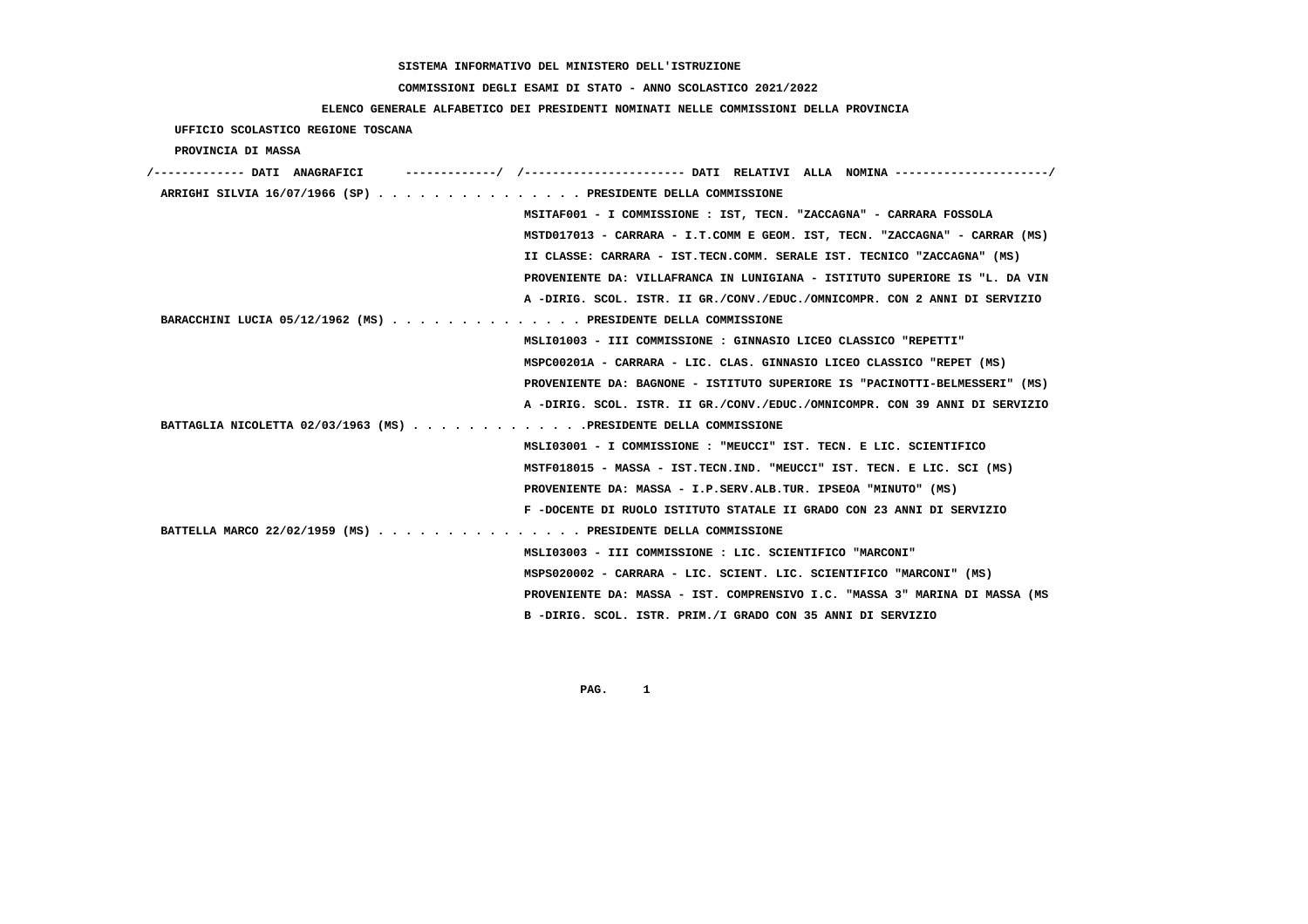# **COMMISSIONI DEGLI ESAMI DI STATO - ANNO SCOLASTICO 2021/2022**

# **ELENCO GENERALE ALFABETICO DEI PRESIDENTI NOMINATI NELLE COMMISSIONI DELLA PROVINCIA**

 **UFFICIO SCOLASTICO REGIONE TOSCANA**

 **PROVINCIA DI MASSA**

| /------------- DATI ANAGRAFICI<br>-----------/ /---------------------- DATI RELATIVI ALLA NOMINA --------------------/ |
|------------------------------------------------------------------------------------------------------------------------|
| BELLANTI LISA 15/08/1977 (MS) PRESIDENTE DELLA COMMISSIONE                                                             |
| MSIPMM001 - I COMMISSIONE : ISTIT. PROFESSIONALE "BARSANTI" - MASSA                                                    |
| MSRI006012 - MASSA - I.P.IND. E ART. ISTIT. PROFESSIONALE "BARSANTI (MS)                                               |
| II CLASSE: CARRARA - I.P.IND. E ART. IST. TECN. NAUTICO "FIORILLO" (MS)                                                |
| F -DOCENTE DI RUOLO ISTITUTO STATALE II GRADO CON 0 ANNI DI SERVIZIO                                                   |
| BENEDETTI CLAUDIA 11/03/1963 (SI) PRESIDENTE DELLA COMMISSIONE                                                         |
| MSITIA001 - I COMMISSIONE : "MEUCCI" IST. TECN. E LIC. SCIENTIFICO                                                     |
| MSTF018015 - MASSA - IST.TECN.IND. "MEUCCI" IST. TECN. E LIC. SCI (MS)                                                 |
| PROVENIENTE DA: MASSA - ISTITUTO SUPERIORE IS "BARSANTI" (MS)                                                          |
| F -DOCENTE DI RUOLO ISTITUTO STATALE II GRADO CON 29 ANNI DI SERVIZIO                                                  |
| BONDIELLI LUCIA 02/11/1968 (MS) PRESIDENTE DELLA COMMISSIONE                                                           |
| MSITEC001 - I COMMISSIONE : ITIS "GALILEI" - CARRARA AVENZA                                                            |
| MSTF017019 - CARRARA - IST.TECN.IND. ITIS "GALILEI" - CARRARA AVENZ (MS)                                               |
| II CLASSE: CARRARA - IST.TECN.IND. SERALE IST. TECNICO "GALILEI" (MS)                                                  |
| A -DIRIG. SCOL. ISTR. II GR./CONV./EDUC./OMNICOMPR. CON 0 ANNI DI SERVIZIO                                             |
| BONTEMPI MARIA CHIARA 13/11/1953 (MS) PRESIDENTE DELLA COMMISSIONE                                                     |
| MSLI11001 - I COMMISSIONE : LIC. LING. SCIENZE UM. ECON.SOC"PASCOLI"                                                   |
| MSPM00101P - MASSA - IST. MAG. LIC. LING. SCIENZE UM. ECON.SO (MS)                                                     |
| L -DOCENTE DI RUOLO A RIPOSO - MAX 3 ANNI CON 28 ANNI DI SERVIZIO                                                      |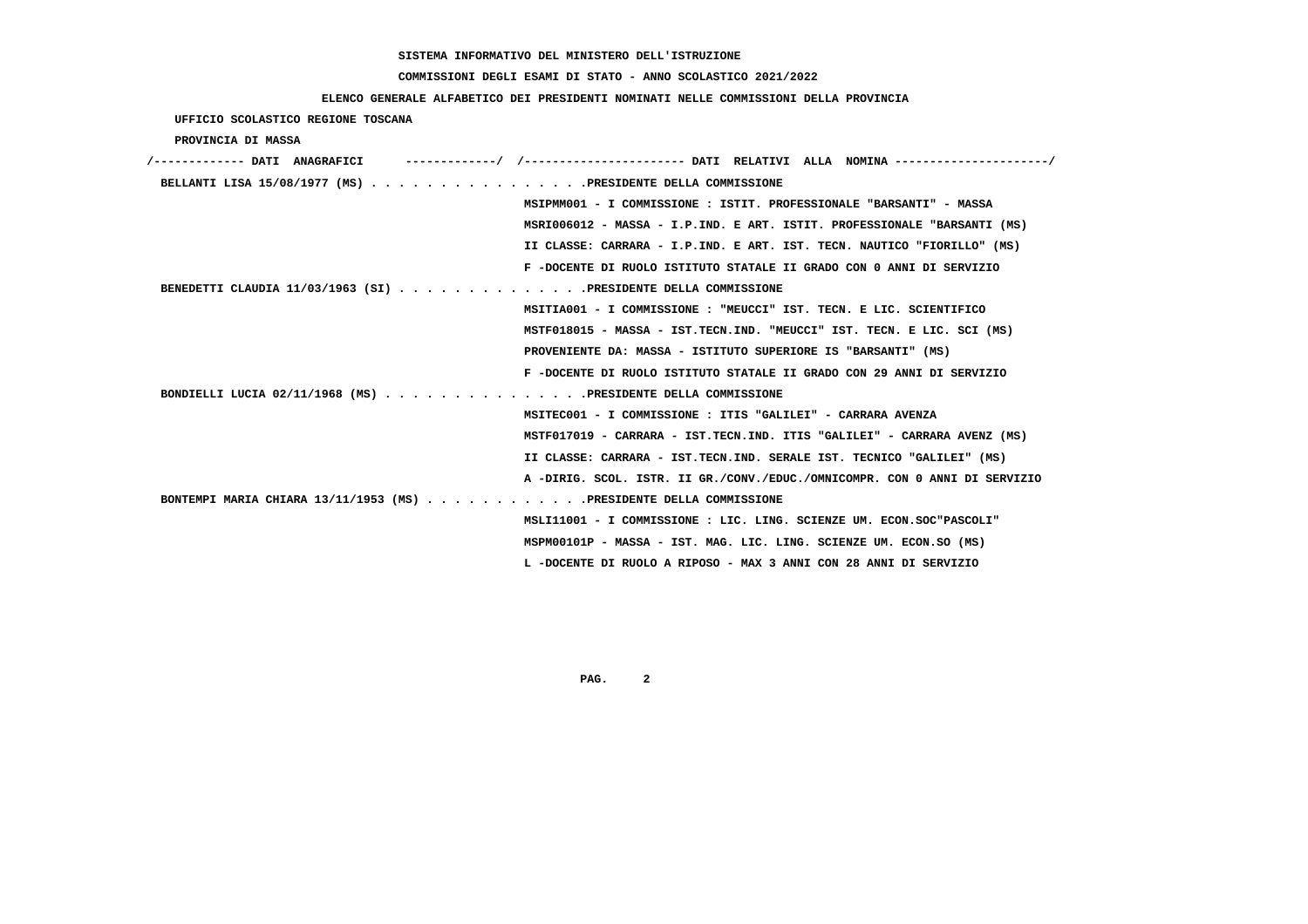# **COMMISSIONI DEGLI ESAMI DI STATO - ANNO SCOLASTICO 2021/2022**

# **ELENCO GENERALE ALFABETICO DEI PRESIDENTI NOMINATI NELLE COMMISSIONI DELLA PROVINCIA**

 **UFFICIO SCOLASTICO REGIONE TOSCANA**

 **PROVINCIA DI MASSA**

| ----------/ /--------------------- DATI RELATIVI ALLA NOMINA --------------------/<br>/------------- DATI ANAGRAFICI |
|----------------------------------------------------------------------------------------------------------------------|
| BOTTIROLI LAURA 05/10/1967 (PV) PRESIDENTE DELLA COMMISSIONE                                                         |
| MSLI02003 - III COMMISSIONE : LIC. SCIENTIFICO "FERMI"                                                               |
| MSPS01000B - MASSA - LIC. SCIENT. LIC. SCIENTIFICO "FERMI" (MS)                                                      |
| PROVENIENTE DA: MASSA - ISTITUTO SUPERIORE IS "MEUCCI" (MS)                                                          |
| E -DOCENTE DI RUOLO COLLAB. PRESIDE - MIN. UN ANNO CON 22 ANNI DI SERVIZIO                                           |
| BRANDO MARCO 06/03/1956 (SP) PRESIDENTE DELLA COMMISSIONE                                                            |
| MSLI04001 - I COMMISSIONE : LIC. LING. SCIENZE UM. ECON.SOC"PASCOLI"                                                 |
| MSPM00101P - MASSA - IST. MAG. LIC. LING. SCIENZE UM. ECON.SO (MS)                                                   |
| L -DOCENTE DI RUOLO A RIPOSO - MAX 3 ANNI CON 39 ANNI DI SERVIZIO                                                    |
| BRUNO PAOLO 01/08/1968 (MS) PRESIDENTE DELLA COMMISSIONE                                                             |
| MSLI01004 - IV COMMISSIONE : GINNASIO LICEO CLASSICO "LEOPARDI"                                                      |
| MSPC012011 - AULLA - LIC. CLAS. GINNASIO LICEO CLASSICO "LEOPA (MS)                                                  |
| II CLASSE: PONTREMOLI - L.R. PAR. LIC. CLAS. VESCOVILE (MS)                                                          |
| PROVENIENTE DA: CARRARA - ISTITUTO SUPERIORE IS "MONTESSORI-REPETTI" (MS)                                            |
| F -DOCENTE DI RUOLO ISTITUTO STATALE II GRADO CON 16 ANNI DI SERVIZIO                                                |
| BUFFA CARLA 31/08/1965 (MS) PRESIDENTE DELLA COMMISSIONE                                                             |
| MSLI03002 - II COMMISSIONE : "MEUCCI" IST. TECN. E LIC. SCIENTIFICO                                                  |
| MSTF018015 - MASSA - IST.TECN.IND. "MEUCCI" IST. TECN. E LIC. SCI (MS)                                               |
| PROVENIENTE DA: MASSA - I.P.SERV.ALB.TUR. IPSEOA "MINUTO" (MS)                                                       |
| F -DOCENTE DI RUOLO ISTITUTO STATALE II GRADO CON 16 ANNI DI SERVIZIO                                                |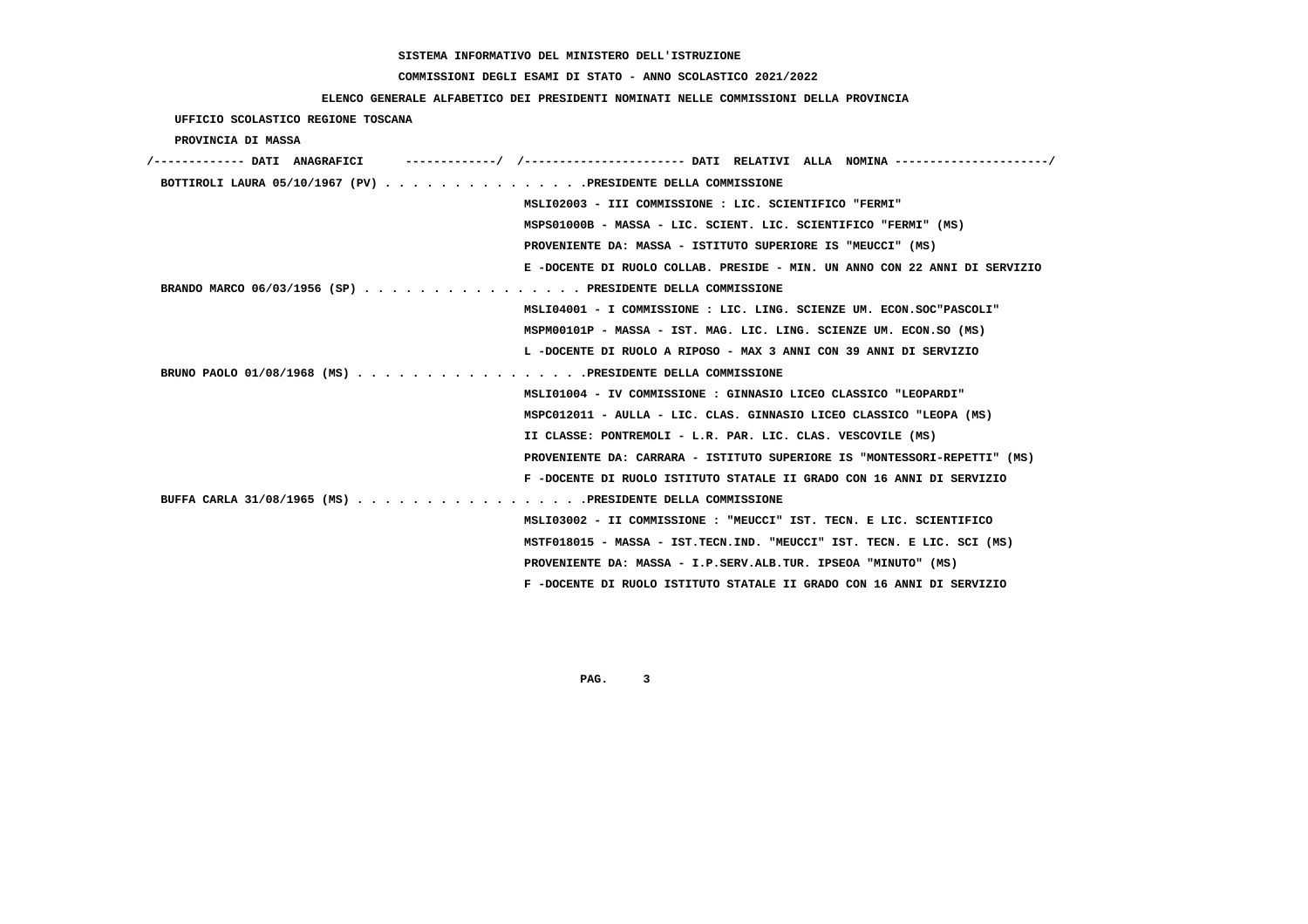# **COMMISSIONI DEGLI ESAMI DI STATO - ANNO SCOLASTICO 2021/2022**

# **ELENCO GENERALE ALFABETICO DEI PRESIDENTI NOMINATI NELLE COMMISSIONI DELLA PROVINCIA**

 **UFFICIO SCOLASTICO REGIONE TOSCANA**

 **PROVINCIA DI MASSA**

| /------------- DATI ANAGRAFICI                                                        | ---------/ /--------------------- DATI RELATIVI ALLA NOMINA--------------------/ |
|---------------------------------------------------------------------------------------|----------------------------------------------------------------------------------|
| BUGLIANI MICHELA 25/04/1960 (MS) $\ldots$ ,,,,,,,,,,,,,,,PRESIDENTE DELLA COMMISSIONE |                                                                                  |
|                                                                                       | MSITSI001 - I COMMISSIONE : ISTITUTO TECNICO DI PONTREMOLI                       |
|                                                                                       | MSTD011014 - PONTREMOLI - I.T.COMM E GEOM. ISTITUTO TECNICO DI PONTREMOLI (      |
|                                                                                       | PROVENIENTE DA: CARRARA - IST. COMPRENSIVO I.C. "BUONARROTI" CARRARA (MS)        |
|                                                                                       | B -DIRIG. SCOL. ISTR. PRIM./I GRADO CON 7 ANNI DI SERVIZIO                       |
| CAPASSO ALESSANDRO 05/05/1987 (NA) PRESIDENTE DELLA COMMISSIONE                       |                                                                                  |
|                                                                                       | MSITTL001 - I COMMISSIONE : ITIS "GALILEI" - CARRARA AVENZA                      |
|                                                                                       | MSTF017019 - CARRARA - IST.TECN.IND. ITIS "GALILEI" - CARRARA AVENZ (MS)         |
|                                                                                       | II CLASSE: CARRARA - I.T.COMM E GEOM. IST, TECN. "ZACCAGNA" - CARRAR (MS)        |
|                                                                                       | B -DIRIG. SCOL. ISTR. PRIM./I GRADO CON 0 ANNI DI SERVIZIO                       |
| CAROZZI ALESSANDRA $14/01/1960$ (MS) PRESIDENTE DELLA COMMISSIONE                     |                                                                                  |
|                                                                                       | MSIPTS001 - I COMMISSIONE : IST. PROF.LE-TECN. "EINAUDI" - CARRARA               |
|                                                                                       | MSRC00603B - CARRARA - IST.PROF.SERV.COM. IST. PROF.LE-TECN."EINAUDI" - (MS      |
|                                                                                       | PROVENIENTE DA: CARRARA - ISTITUTO SUPERIORE IS "MONTESSORI-REPETTI" (MS)        |
|                                                                                       | A -DIRIG. SCOL. ISTR. II GR./CONV./EDUC./OMNICOMPR. CON 35 ANNI DI SERVIZIO      |
| CASTAGNA MARTA $05/02/1962$ (SP) PRESIDENTE DELLA COMMISSIONE                         |                                                                                  |
|                                                                                       | MSIT04001 - I COMMISSIONE : IST. PROF.LE-TECN. "SALVETTI" - MASSA                |
|                                                                                       | MSRC006019 - MASSA - IS.PR.SERV.COM.TUR IST. PROF.LE-TECN."SALVETTI" - (MS)      |
|                                                                                       | II CLASSE: CARRARA - IST.PROF.SERV.COM. IST. PROF.LE-TECN."EINAUDI" - (MS)       |
|                                                                                       | PROVENIENTE DA: CARRARA - ISTITUTO SUPERIORE IS "ZACCAGNA-GALILEI" (MS)          |
|                                                                                       | A -DIRIG. SCOL. ISTR. II GR./CONV./EDUC./OMNICOMPR. CON 22 ANNI DI SERVIZIO      |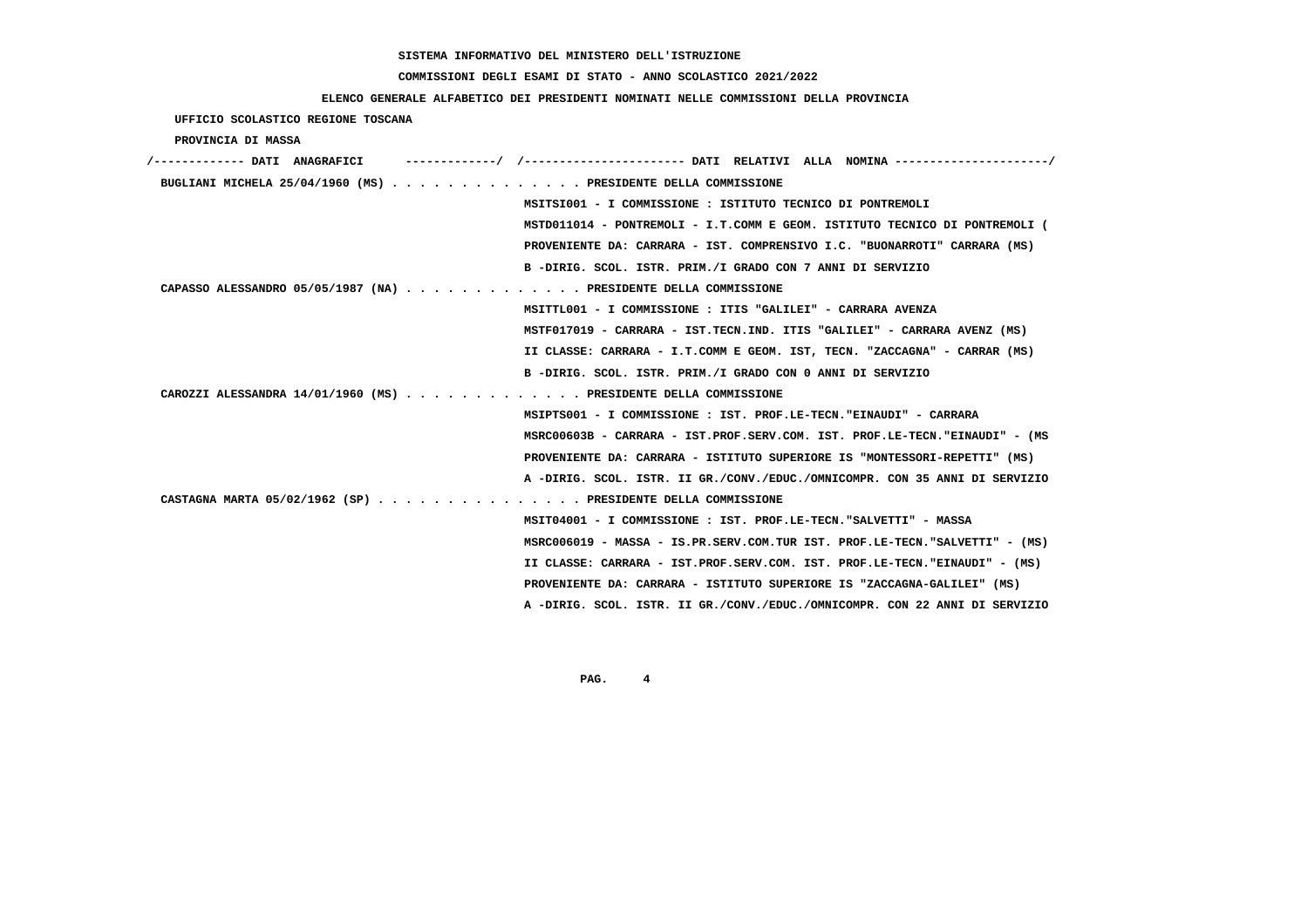# **COMMISSIONI DEGLI ESAMI DI STATO - ANNO SCOLASTICO 2021/2022**

# **ELENCO GENERALE ALFABETICO DEI PRESIDENTI NOMINATI NELLE COMMISSIONI DELLA PROVINCIA**

 **UFFICIO SCOLASTICO REGIONE TOSCANA**

 **PROVINCIA DI MASSA**

| /------------- DATI ANAGRAFICI | ----------/ /---------------------- DATI RELATIVI ALLA NOMINA --------------------/ |
|--------------------------------|-------------------------------------------------------------------------------------|
|                                | CECCANTI MASSIMO 13/02/1953 (PI) PRESIDENTE DELLA COMMISSIONE                       |
|                                | MSIP02001 - I COMMISSIONE : IST. PROF.LE-TECN. "SALVETTI" - MASSA                   |
|                                | MSRC006019 - MASSA - IS.PR.SERV.COM.TUR IST. PROF.LE-TECN."SALVETTI" - (MS)         |
|                                | II CLASSE: MASSA - IS.PR.SERV.COM.TUR SEDE CARCERARIA IST. PROF.LE (MS)             |
|                                | G1-DIR. SCOL. ISTR. II GR/CONV/EDUC A RIPOSO CON 36 ANNI DI SERVIZIO                |
|                                | CINQUANTA AMEDEA 07/12/1966 (MS) PRESIDENTE DELLA COMMISSIONE                       |
|                                | MSLI01001 - I COMMISSIONE : GINNASIO LICEO CLASSICO "ROSSI"                         |
|                                | MSPC00101E - MASSA - LIC. CLAS. GINNASIO LICEO CLASSICO "ROSSI (MS)                 |
|                                | PROVENIENTE DA: BAGNONE - ISTITUTO SUPERIORE IS "PACINOTTI-BELMESSERI" (MS)         |
|                                | C -DOCENTE DI RUOLO IDONEO CONCORSO A PRESIDE CON 34 ANNI DI SERVIZIO               |
|                                | CIUFFI ILARIA 26/04/1968 (MS) PRESIDENTE DELLA COMMISSIONE                          |
|                                | MSLIA6001 - I COMMISSIONE : "PALMA" LICEO ARTISTICO E MUSICALE                      |
|                                | MSSD014016 - MASSA - IST. D'ARTE "PALMA" LICEO ARTISTICO E MUSI (MS)                |
|                                | E -DOCENTE DI RUOLO COLLAB. PRESIDE - MIN. UN ANNO CON 0 ANNI DI SERVIZIO           |
|                                | CRISTELLI MARIA 30/06/1969 (MS) PRESIDENTE DELLA COMMISSIONE                        |
|                                | MSLI13001 - I COMMISSIONE: "PALMA" LICEO ARTISTICO E MUSICALE                       |
|                                | MSSD014016 - MASSA - IST. D'ARTE "PALMA" LICEO ARTISTICO E MUSI (MS)                |
|                                | II CLASSE: CARRARA - LIC. ART. SERALE LICEO ARTISTICO "GENTIL (MS)                  |
|                                | B -DIRIG. SCOL. ISTR. PRIM./I GRADO CON 0 ANNI DI SERVIZIO                          |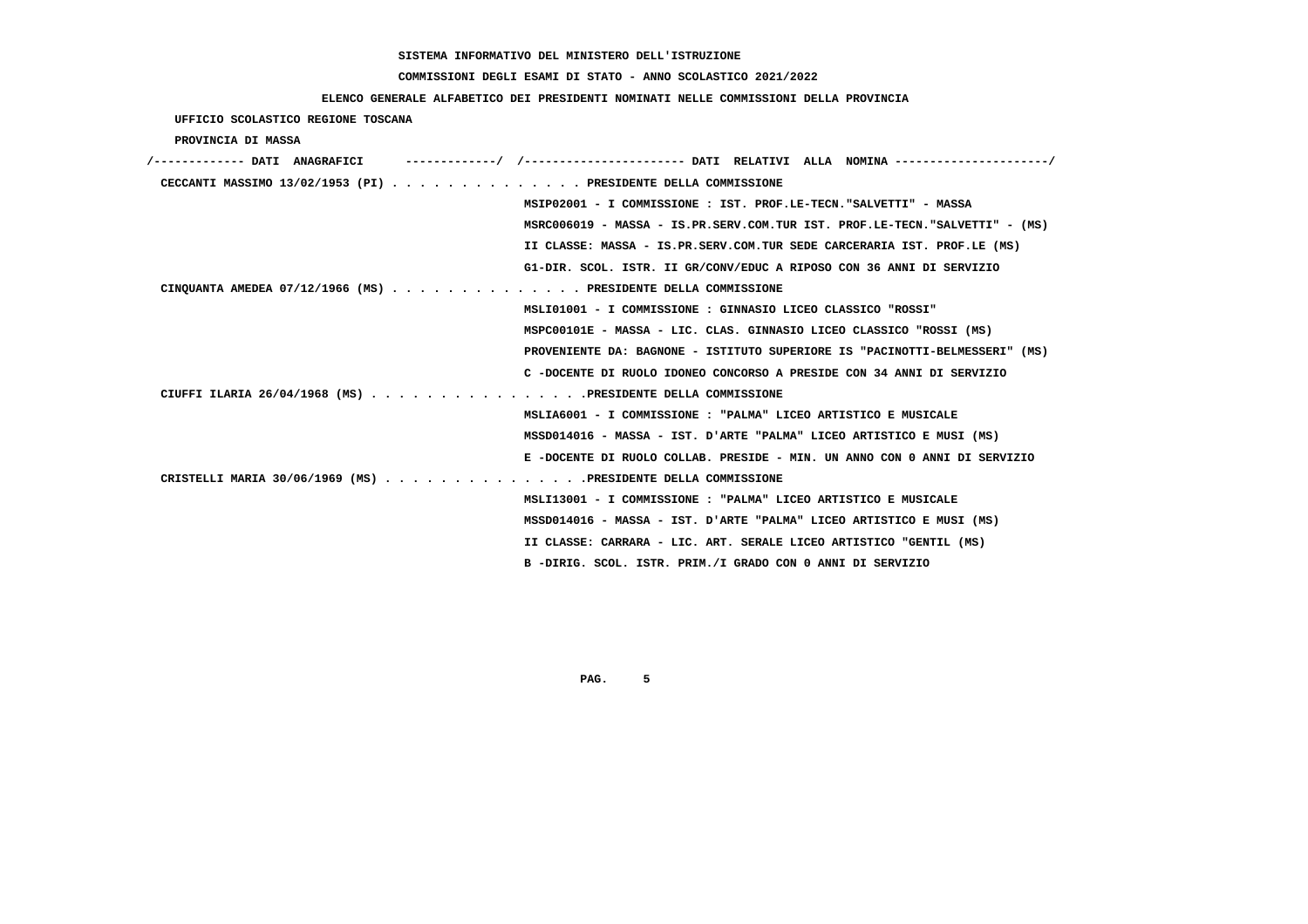#### **COMMISSIONI DEGLI ESAMI DI STATO - ANNO SCOLASTICO 2021/2022**

#### **ELENCO GENERALE ALFABETICO DEI PRESIDENTI NOMINATI NELLE COMMISSIONI DELLA PROVINCIA**

 **UFFICIO SCOLASTICO REGIONE TOSCANA PROVINCIA DI MASSA /------------- DATI ANAGRAFICI -------------/ /----------------------- DATI RELATIVI ALLA NOMINA ----------------------/ DELL'AMICO MARIO FEDERICO 25/07/1966 (MS) . . . . . . . . . .PRESIDENTE DELLA COMMISSIONE MSIPEN003 - III COMMISSIONE : IPSEOA "MINUTO" MSRH010005 - MASSA - I.P.SERV.ALB.TUR. IPSEOA "MINUTO" (MS) A -DIRIG. SCOL. ISTR. II GR./CONV./EDUC./OMNICOMPR. CON 0 ANNI DI SERVIZIO DEL NOCE RENATO 03/02/1962 (MS) . . . . . . . . . . . . . . .PRESIDENTE DELLA COMMISSIONE MSITRI001 - I COMMISSIONE : ISTITUTO TECNICO DI FIVIZZANO MSTD011025 - FIVIZZANO - IST.TECN.COMM. ISTITUTO TECNICO DI FIVIZZANO (MS) II CLASSE: FIVIZZANO - IST.PROF.AGR.AMB. ISTITUTO AGRARIO (MS) PROVENIENTE DA: MASSA - ISTITUTO SUPERIORE IS "MEUCCI" (MS) F -DOCENTE DI RUOLO ISTITUTO STATALE II GRADO CON 32 ANNI DI SERVIZIO DE LUCA CATERINA 04/08/1956 (EE) . . . . . . . . . . . . . . PRESIDENTE DELLA COMMISSIONE MSLI11003 - III COMMISSIONE : LIC. LINGUIST. PSICOPEDAG. "MONTESSORI" MSPM00201E - CARRARA - IST. MAG. LIC. LINGUIST. PSICOPEDAG. "MO (MS) II CLASSE: CARRARA - L.R. PAR. LIC. SCIENT. LICEO SPORTIVO "NOBEL" (MS) L -DOCENTE DI RUOLO A RIPOSO - MAX 3 ANNI CON 34 ANNI DI SERVIZIO FABRETTI GIANCARLO 20/05/1955 (NA) . . . . . . . . . . . . . PRESIDENTE DELLA COMMISSIONE MSLI04002 - II COMMISSIONE : LIC. LING. SCIENZE UM. ECON.SOC"PASCOLI" MSPM00101P - MASSA - IST. MAG. LIC. LING. SCIENZE UM. ECON.SO (MS) L -DOCENTE DI RUOLO A RIPOSO - MAX 3 ANNI CON 34 ANNI DI SERVIZIO**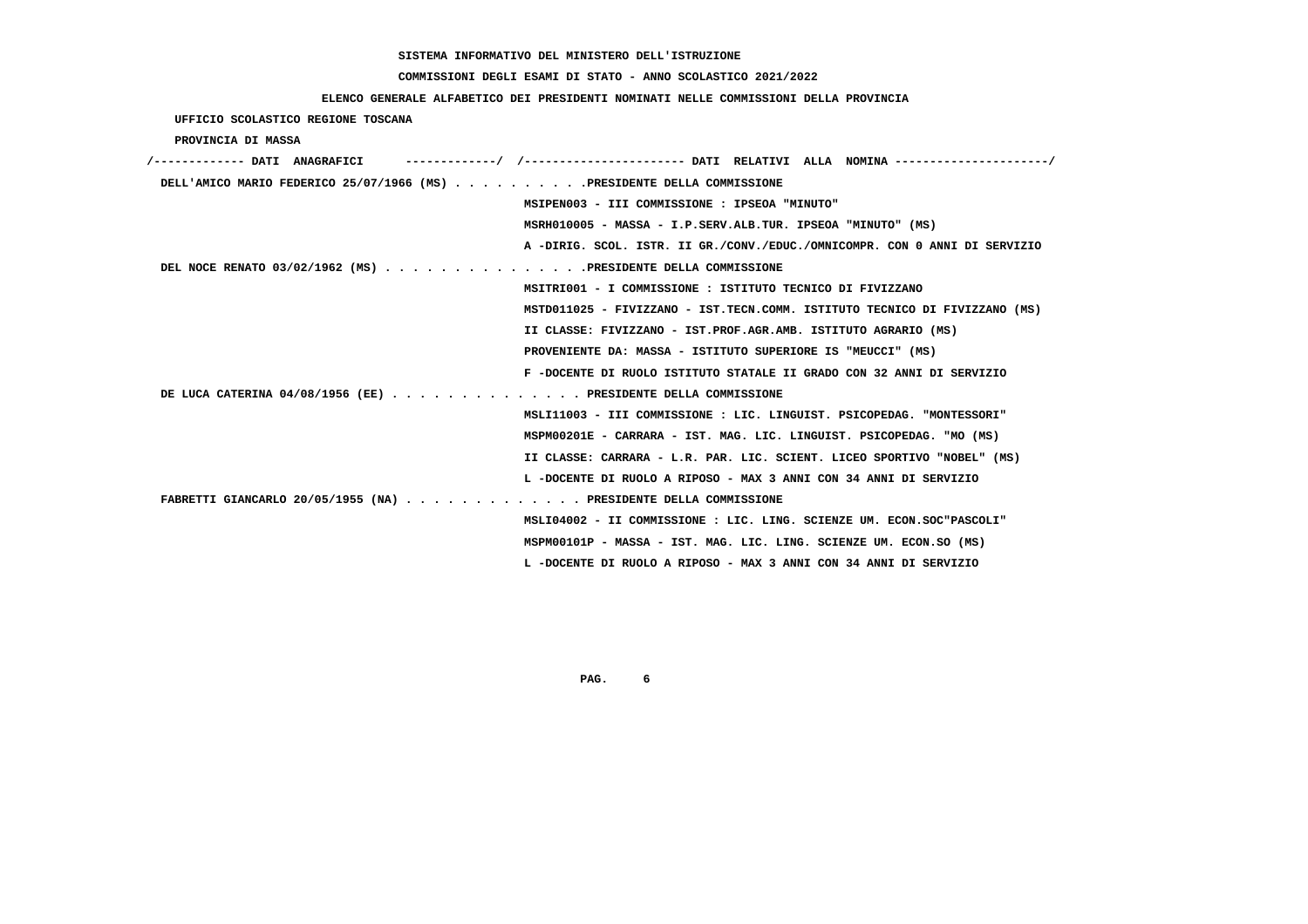# **COMMISSIONI DEGLI ESAMI DI STATO - ANNO SCOLASTICO 2021/2022**

# **ELENCO GENERALE ALFABETICO DEI PRESIDENTI NOMINATI NELLE COMMISSIONI DELLA PROVINCIA**

 **UFFICIO SCOLASTICO REGIONE TOSCANA**

 **PROVINCIA DI MASSA**

| /------------- DATI ANAGRAFICI | ----------/ /--------------------- DATI RELATIVI ALLA NOMINA --------------------/ |
|--------------------------------|------------------------------------------------------------------------------------|
|                                | GIANOLA LUCIA 24/06/1967 (MS) PRESIDENTE DELLA COMMISSIONE                         |
|                                | MSIPM9001 - I COMMISSIONE : IST. PROFESSIONALE DI BAGNONE                          |
|                                | MSRI01101D - BAGNONE - I.P.IND. E ART. IST. PROFESSIONALE DI BAGNONE (MS)          |
|                                | II CLASSE: PONTREMOLI - I.P.IND. E ART. IST. PROF.LE ODONTOTECNICO - P (MS)        |
|                                | PROVENIENTE DA: MASSA - LIC. SCIENT. LIC. SCIENTIFICO "FERMI" (MS)                 |
|                                | F -DOCENTE DI RUOLO ISTITUTO STATALE II GRADO CON 28 ANNI DI SERVIZIO              |
|                                | GIUSA ANTONIO 20/03/1974 (CT) PRESIDENTE DELLA COMMISSIONE                         |
|                                | MSIPEN001 - I COMMISSIONE : IST. PROFESSIONALE DI BAGNONE                          |
|                                | MSRI01101D - BAGNONE - I.P.IND. E ART. IST. PROFESSIONALE DI BAGNONE (MS)          |
|                                | PROVENIENTE DA: MASSA - ISTITUTO SUPERIORE IS "MEUCCI" (MS)                        |
|                                | A -DIRIG. SCOL. ISTR. II GR./CONV./EDUC./OMNICOMPR. CON 8 ANNI DI SERVIZIO         |
|                                | GRANDE ANTONIETTA 04/04/1969 (AV) PRESIDENTE DELLA COMMISSIONE                     |
|                                | MSIPAN001 - I COMMISSIONE : ISTITUTO DEL MARMO "TACCA" - CARRARA                   |
|                                | MSRI014011 - CARRARA - I.P.IND. E ART. ISTITUTO DEL MARMO "TACCA" - C (MS)         |
|                                | II CLASSE: CARRARA - I.P.IND. E ART. SERALE IST. PROF.LE MARMO "TAC (MS)           |
|                                | PROVENIENTE DA: CARRARA - ISTITUTO SUPERIORE IS "ZACCAGNA-GALILEI" (MS)            |
|                                | C -DOCENTE DI RUOLO IDONEO CONCORSO A PRESIDE CON 26 ANNI DI SERVIZIO              |
|                                |                                                                                    |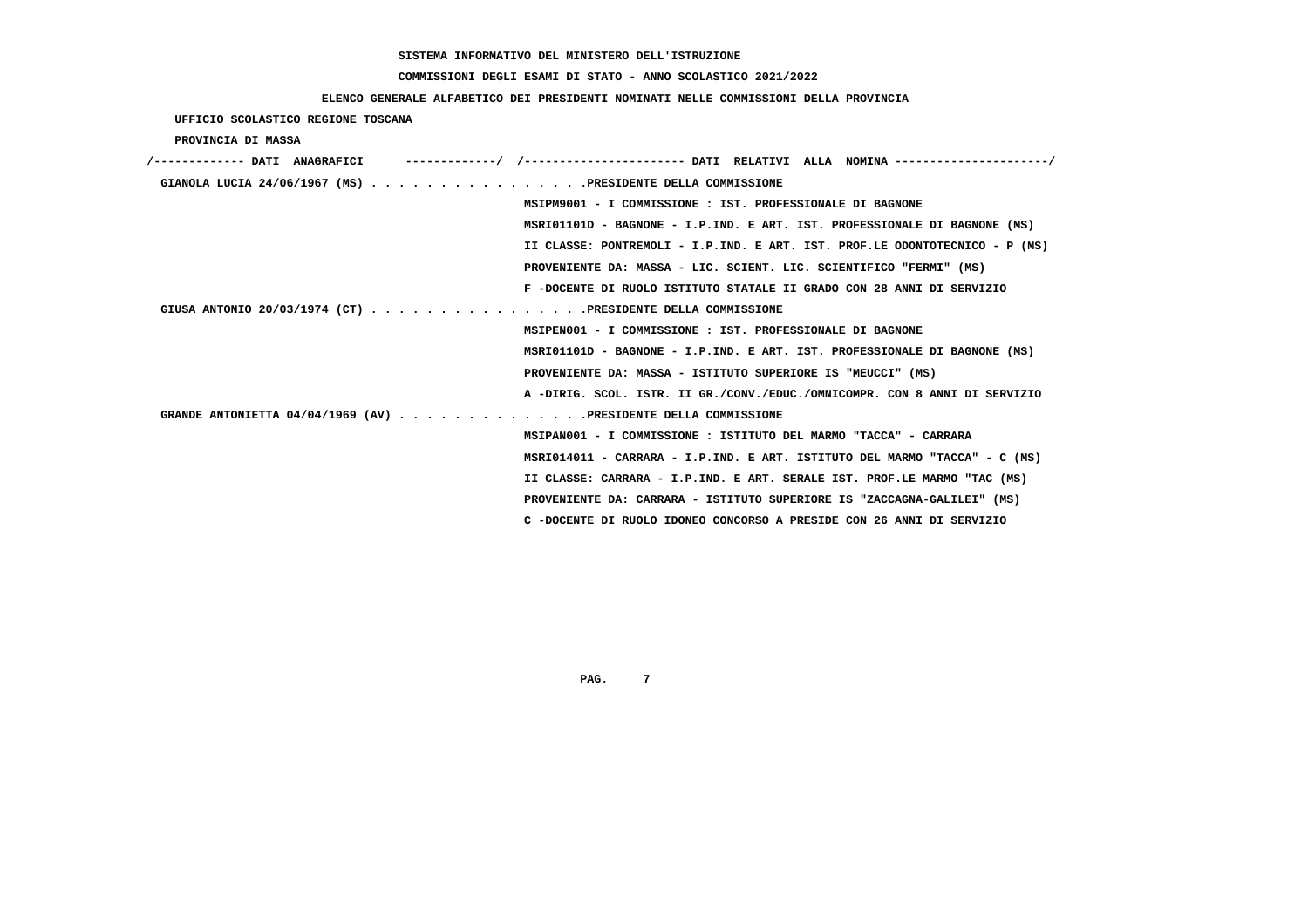# **COMMISSIONI DEGLI ESAMI DI STATO - ANNO SCOLASTICO 2021/2022**

# **ELENCO GENERALE ALFABETICO DEI PRESIDENTI NOMINATI NELLE COMMISSIONI DELLA PROVINCIA**

 **UFFICIO SCOLASTICO REGIONE TOSCANA**

 **PROVINCIA DI MASSA**

| /------------- DATI ANAGRAFICI | / /---------------------- DATI RELATIVI ALLA NOMINA ---------------------/  |
|--------------------------------|-----------------------------------------------------------------------------|
|                                | GUIDI GIANCARLO ANGELO 02/08/1963 (LU) PRESIDENTE DELLA COMMISSIONE         |
|                                | MSIP06001 - I COMMISSIONE : IPSEOA "MINUTO"                                 |
|                                | MSRH010005 - MASSA - I.P.SERV.ALB.TUR. IPSEOA "MINUTO" (MS)                 |
|                                | PROVENIENTE DA: MASSA - ISTITUTO SUPERIORE IS "MEUCCI" (MS)                 |
|                                | F -DOCENTE DI RUOLO ISTITUTO STATALE II GRADO CON 35 ANNI DI SERVIZIO       |
|                                | LORENZINI LETIZIA 18/03/1961 (MS) PRESIDENTE DELLA COMMISSIONE              |
|                                | MSLI02001 - I COMMISSIONE : LIC. SCIENTIFICO "MARCONI"                      |
|                                | MSPS020002 - CARRARA - LIC. SCIENT. LIC. SCIENTIFICO "MARCONI" (MS)         |
|                                | PROVENIENTE DA: VILLAFRANCA IN LUNIGIANA - ISTITUTO SUPERIORE IS "L. DA VIN |
|                                | F -DOCENTE DI RUOLO ISTITUTO STATALE II GRADO CON 36 ANNI DI SERVIZIO       |
|                                | MATELLI MARIA CRISTINA 06/06/1964 (MS) PRESIDENTE DELLA COMMISSIONE         |
|                                | MSLI10001 - I COMMISSIONE : LICEO ARTISTICO "GENTILESCHI" - CARRARA         |
|                                | MSSL01401L - CARRARA - LIC. ART. LICEO ARTISTICO "GENTILESCHI" (MS)         |
|                                | PROVENIENTE DA: CARRARA - ISTITUTO SUPERIORE IS "ZACCAGNA-GALILEI" (MS)     |
|                                | F -DOCENTE DI RUOLO ISTITUTO STATALE II GRADO CON 16 ANNI DI SERVIZIO       |
|                                | MENNA PIER PAOLO 18/06/1954 (MS) PRESIDENTE DELLA COMMISSIONE               |
|                                | MSLI04005 - V COMMISSIONE : LIC. LINGUIST. PSICOPEDAG. "MALASPINA"          |
|                                | MSPM012015 - PONTREMOLI - IST. MAG. LIC. LINGUIST. PSICOPEDAG. "MA (MS)     |
|                                | L -DOCENTE DI RUOLO A RIPOSO - MAX 3 ANNI CON 34 ANNI DI SERVIZIO           |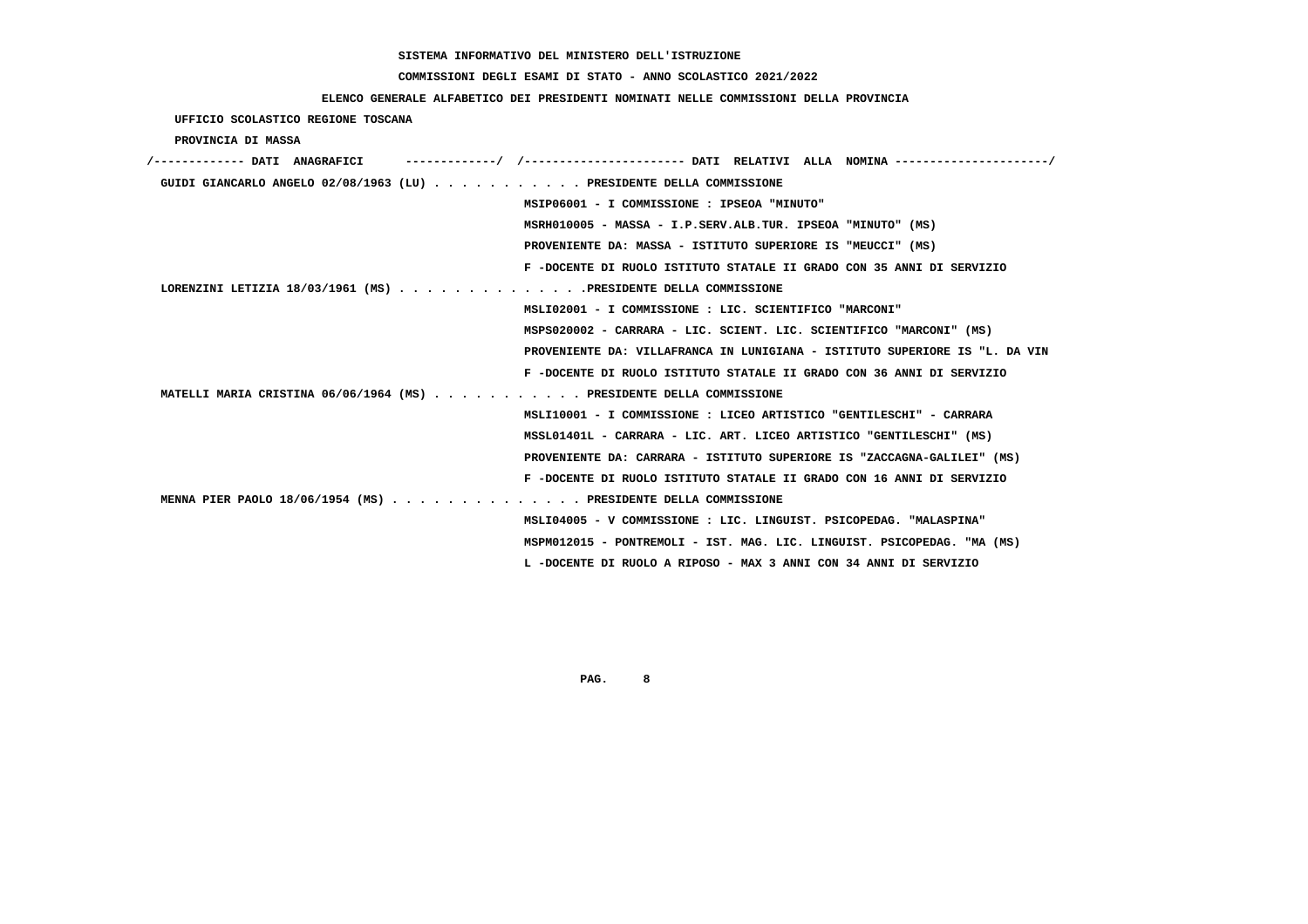# **COMMISSIONI DEGLI ESAMI DI STATO - ANNO SCOLASTICO 2021/2022**

| ELENCO GENERALE ALFABETICO DEI PRESIDENTI NOMINATI NELLE COMMISSIONI DELLA PROVINCIA      |
|-------------------------------------------------------------------------------------------|
| UFFICIO SCOLASTICO REGIONE TOSCANA                                                        |
| PROVINCIA DI MASSA                                                                        |
| /------------- DATI ANAGRAFICI                                                            |
| MUSSI INES 03/11/1967 (MS) PRESIDENTE DELLA COMMISSIONE                                   |
| MSLI12001 - I COMMISSIONE : LIC. LING. SCIENZE UM. ECON.SOC"PASCOLI"                      |
| MSPM00101P - MASSA - IST. MAG. LIC. LING. SCIENZE UM. ECON.SO (MS)                        |
| II CLASSE: MASSA - IST.TECN.IND. "MEUCCI" IST. TECN. E LIC. SCI (MS)                      |
| PROVENIENTE DA: MASSA - IST. COMPRENSIVO I.C. STAFFETTI MASSA 2 (MS)                      |
| B -DIRIG. SCOL. ISTR. PRIM./I GRADO CON 2 ANNI DI SERVIZIO                                |
| NARDI DONATELLA $10/12/1958$ (MS) $\ldots$ ,,,,,,,,,,,,,,,,,,PRESIDENTE DELLA COMMISSIONE |
| MSLI02002 - II COMMISSIONE : LIC. SCIENT. CON SEZ. SC.APPL. "DA VINCI"                    |
| MSPS012014 - VILLAFRANCA IN LUNIGIANA - LIC. SCIENT. LIC. SCIENT. CON SEZ.                |
| PROVENIENTE DA: CARRARA - ISTITUTO SUPERIORE IS "GENTILESCHI" (MS)                        |
| F -DOCENTE DI RUOLO ISTITUTO STATALE II GRADO CON 32 ANNI DI SERVIZIO                     |
| NICODEMI ALESSANDRO 20/03/1956 (MS) PRESIDENTE DELLA COMMISSIONE                          |
| MSIPEN002 - II COMMISSIONE : IPSEOA "MINUTO"                                              |
| MSRH010005 - MASSA - I.P.SERV.ALB.TUR. IPSEOA "MINUTO" (MS)                               |
| A -DIRIG. SCOL. ISTR. II GR./CONV./EDUC./OMNICOMPR. CON 0 ANNI DI SERVIZIO                |
| PERUGI ANNA LISA 03/08/1953 (LU) PRESIDENTE DELLA COMMISSIONE                             |
| MSIP08001 - I COMMISSIONE : IST. PROF.LE-TECN. "SALVETTI" - MASSA                         |
| MSRC006019 - MASSA - IS.PR.SERV.COM.TUR IST. PROF.LE-TECN."SALVETTI" - (MS)               |
| II CLASSE: MASSA - IS.PR.SERV.COM.TUR SERALE IST. PROF.LE "SALVETTI" (MS)                 |
| L -DOCENTE DI RUOLO A RIPOSO - MAX 3 ANNI CON 38 ANNI DI SERVIZIO                         |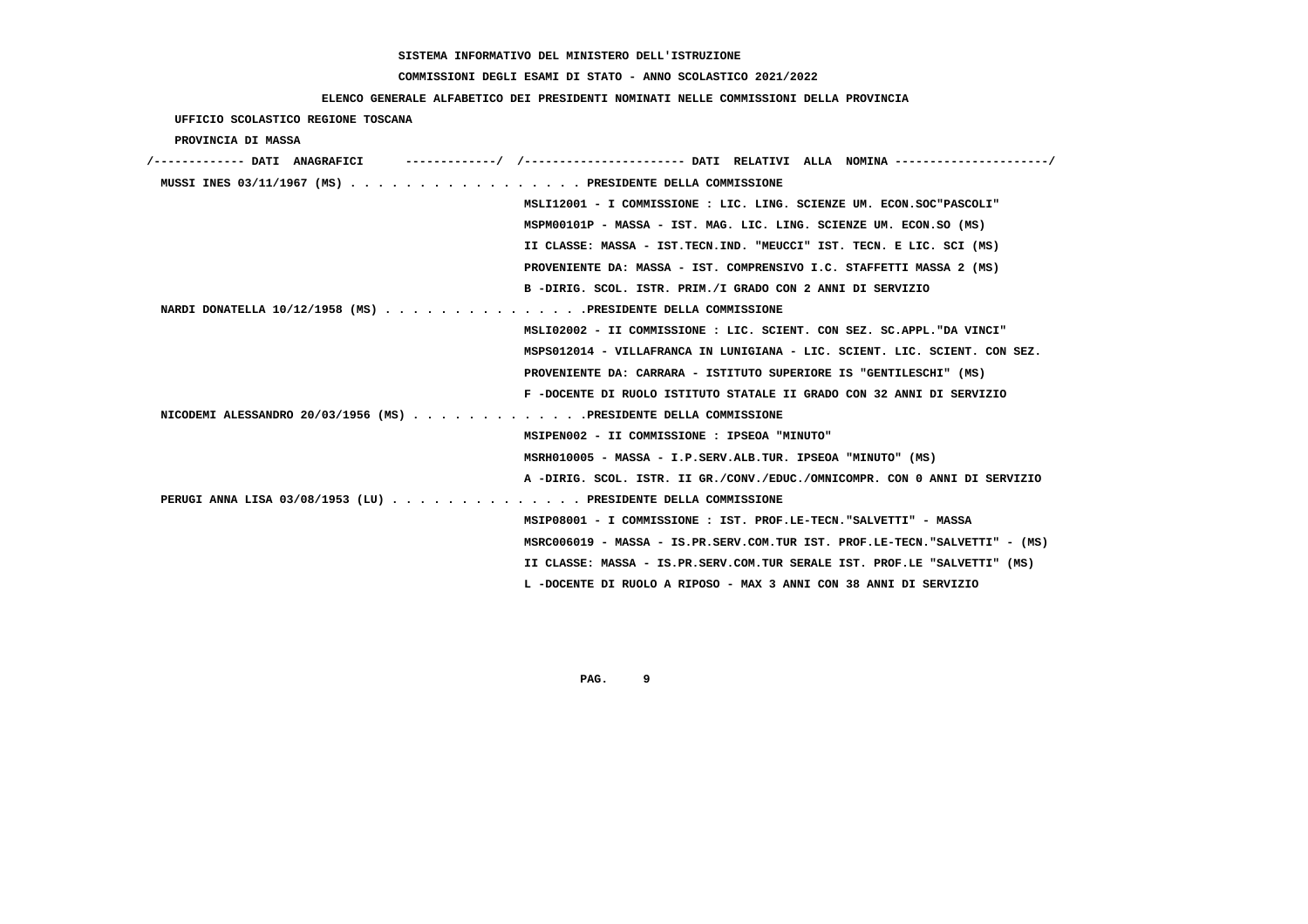#### **COMMISSIONI DEGLI ESAMI DI STATO - ANNO SCOLASTICO 2021/2022**

#### **ELENCO GENERALE ALFABETICO DEI PRESIDENTI NOMINATI NELLE COMMISSIONI DELLA PROVINCIA**

 **UFFICIO SCOLASTICO REGIONE TOSCANA PROVINCIA DI MASSA /------------- DATI ANAGRAFICI -------------/ /----------------------- DATI RELATIVI ALLA NOMINA ----------------------/ PODESTA' CRISTINA 07/10/1957 (MS) . . . . . . . . . . . . . .PRESIDENTE DELLA COMMISSIONE MSIP07001 - I COMMISSIONE : IPSEOA "MINUTO" MSRH010005 - MASSA - I.P.SERV.ALB.TUR. IPSEOA "MINUTO" (MS) F -DOCENTE DI RUOLO ISTITUTO STATALE II GRADO CON 0 ANNI DI SERVIZIO RUSSO CARLA GRAZIA 02/07/1954 (TA) . . . . . . . . . . . . . PRESIDENTE DELLA COMMISSIONE MSLI11002 - II COMMISSIONE : LIC. LINGUIST. PSICOPEDAG. "MONTESSORI" MSPM00201E - CARRARA - IST. MAG. LIC. LINGUIST. PSICOPEDAG. "MO (MS) L -DOCENTE DI RUOLO A RIPOSO - MAX 3 ANNI CON 38 ANNI DI SERVIZIO SIMONINI LUCILLA 25/01/1953 (MS) . . . . . . . . . . . . . . PRESIDENTE DELLA COMMISSIONE MSLI04004 - IV COMMISSIONE : LIC. LINGUIST. PSICOPEDAG. "MONTESSORI" MSPM00201E - CARRARA - IST. MAG. LIC. LINGUIST. PSICOPEDAG. "MO (MS) L -DOCENTE DI RUOLO A RIPOSO - MAX 3 ANNI CON 40 ANNI DI SERVIZIO SUSINI SILVIA 20/07/1962 (MS) . . . . . . . . . . . . . . . .PRESIDENTE DELLA COMMISSIONE MSLI02004 - IV COMMISSIONE : LIC. SCIENTIFICO "FERMI" MSPS01000B - MASSA - LIC. SCIENT. LIC. SCIENTIFICO "FERMI" (MS) II CLASSE: CARRARA - LIC. SCIENT. LIC. SCIENTIFICO "MARCONI" (MS) PROVENIENTE DA: MASSA - ISTITUTO SUPERIORE IS "BARSANTI" (MS) F -DOCENTE DI RUOLO ISTITUTO STATALE II GRADO CON 29 ANNI DI SERVIZIO**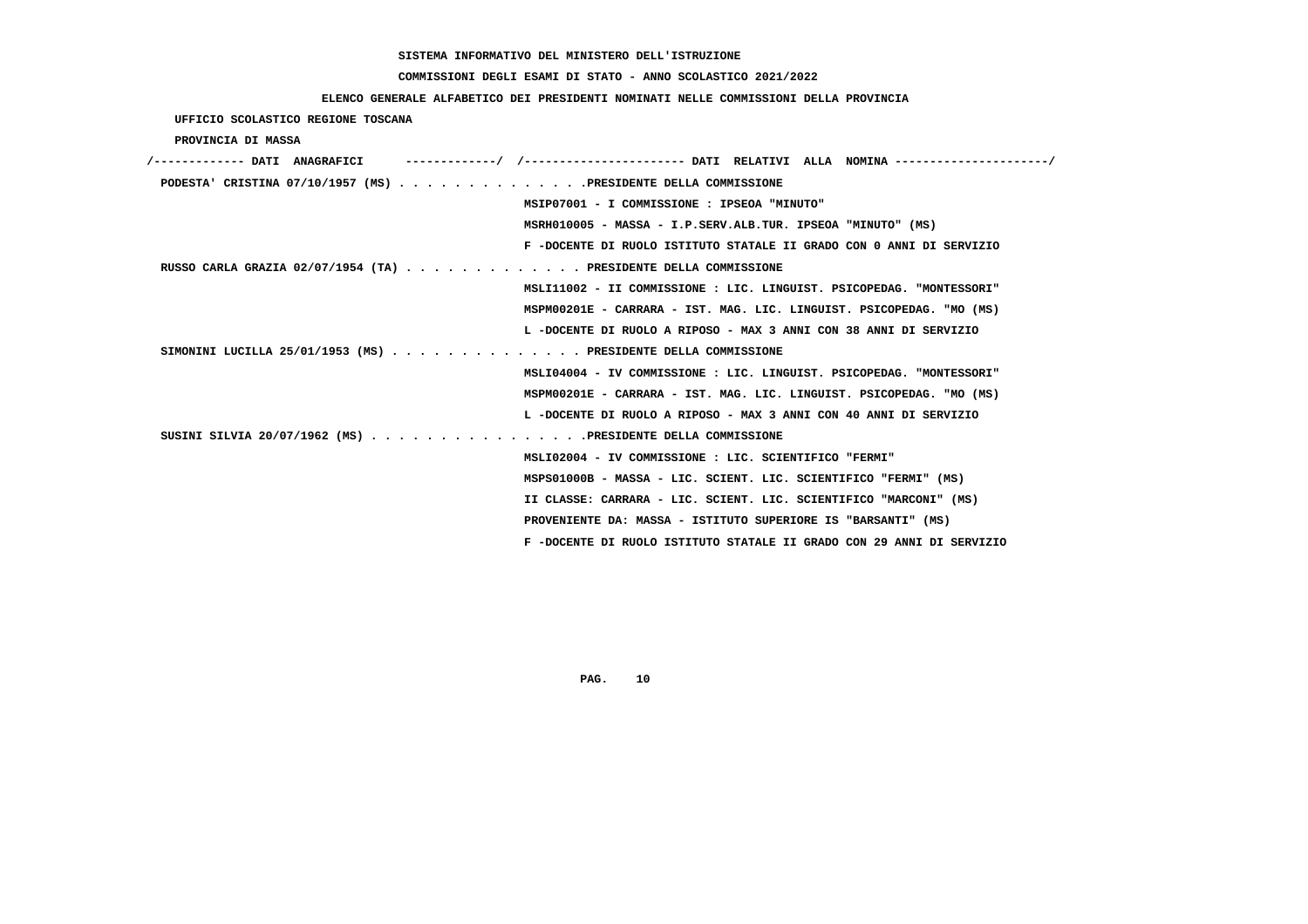# **COMMISSIONI DEGLI ESAMI DI STATO - ANNO SCOLASTICO 2021/2022**

# **ELENCO GENERALE ALFABETICO DEI PRESIDENTI NOMINATI NELLE COMMISSIONI DELLA PROVINCIA**

 **UFFICIO SCOLASTICO REGIONE TOSCANA**

 **PROVINCIA DI MASSA**

| /------------- DATI ANAGRAFICI                                     | ----------- DATI RELATIVI ALLA NOMINA ----------                            |
|--------------------------------------------------------------------|-----------------------------------------------------------------------------|
| TOMASI CLAUDIA 16/05/1970 (LI) PRESIDENTE DELLA COMMISSIONE        |                                                                             |
|                                                                    | MSLIB6001 - I COMMISSIONE : LICEO ARTISTICO "GENTILESCHI" - CARRARA         |
|                                                                    | MSSL01401L - CARRARA - LIC. ART. LICEO ARTISTICO "GENTILESCHI" (MS)         |
|                                                                    | PROVENIENTE DA: CARRARA - ISTITUTO SUPERIORE IS "ZACCAGNA-GALILEI" (MS)     |
|                                                                    | F -DOCENTE DI RUOLO ISTITUTO STATALE II GRADO CON 15 ANNI DI SERVIZIO       |
| VANNUCCI FERDINANDO 29/05/1971 (MS) PRESIDENTE DELLA COMMISSIONE   |                                                                             |
|                                                                    | MSLI15001 - I COMMISSIONE : LIC. SCIENTIFICO "FERMI"                        |
|                                                                    | MSPS01000B - MASSA - LIC. SCIENT. LIC. SCIENTIFICO "FERMI" (MS)             |
|                                                                    | PROVENIENTE DA: MASSA - ISTITUTO SUPERIORE IS "BARSANTI" (MS)               |
|                                                                    | E -DOCENTE DI RUOLO COLLAB. PRESIDE - MIN. UN ANNO CON 15 ANNI DI SERVIZIO  |
| VETTORI FRANCESCA 13/12/1959 (PR) PRESIDENTE DELLA COMMISSIONE     |                                                                             |
|                                                                    | MSLI01002 - II COMMISSIONE : GINNASIO LICEO CLASSICO "ROSSI"                |
|                                                                    | MSPC00101E - MASSA - LIC. CLAS. GINNASIO LICEO CLASSICO "ROSSI (MS)         |
|                                                                    | PROVENIENTE DA: BAGNONE - ISTITUTO SUPERIORE IS "PACINOTTI-BELMESSERI" (MS) |
|                                                                    | E -DOCENTE DI RUOLO COLLAB. PRESIDE - MIN. UN ANNO CON 26 ANNI DI SERVIZIO  |
| VINCIGUERRA SILVESTRA 25/12/1971 (SR) PRESIDENTE DELLA COMMISSIONE |                                                                             |
|                                                                    | MSLI03004 - IV COMMISSIONE : LIC. SCIENT. CON SEZ. SC.APPL. "DA VINCI"      |
|                                                                    | MSPS012014 - VILLAFRANCA IN LUNIGIANA - LIC. SCIENT. LIC. SCIENT. CON SEZ.  |
|                                                                    | II CLASSE: VILLAFRANCA IN LUNIGIANA - IST.PROF.SERV.COM. IST. PROFESSIONALE |
|                                                                    | PROVENIENTE DA: CARRARA - IST. COMPRENSIVO I.C. "FOSSOLA GENTILI" CARRARA ( |
|                                                                    | B -DIRIG. SCOL. ISTR. PRIM./I GRADO CON 24 ANNI DI SERVIZIO                 |